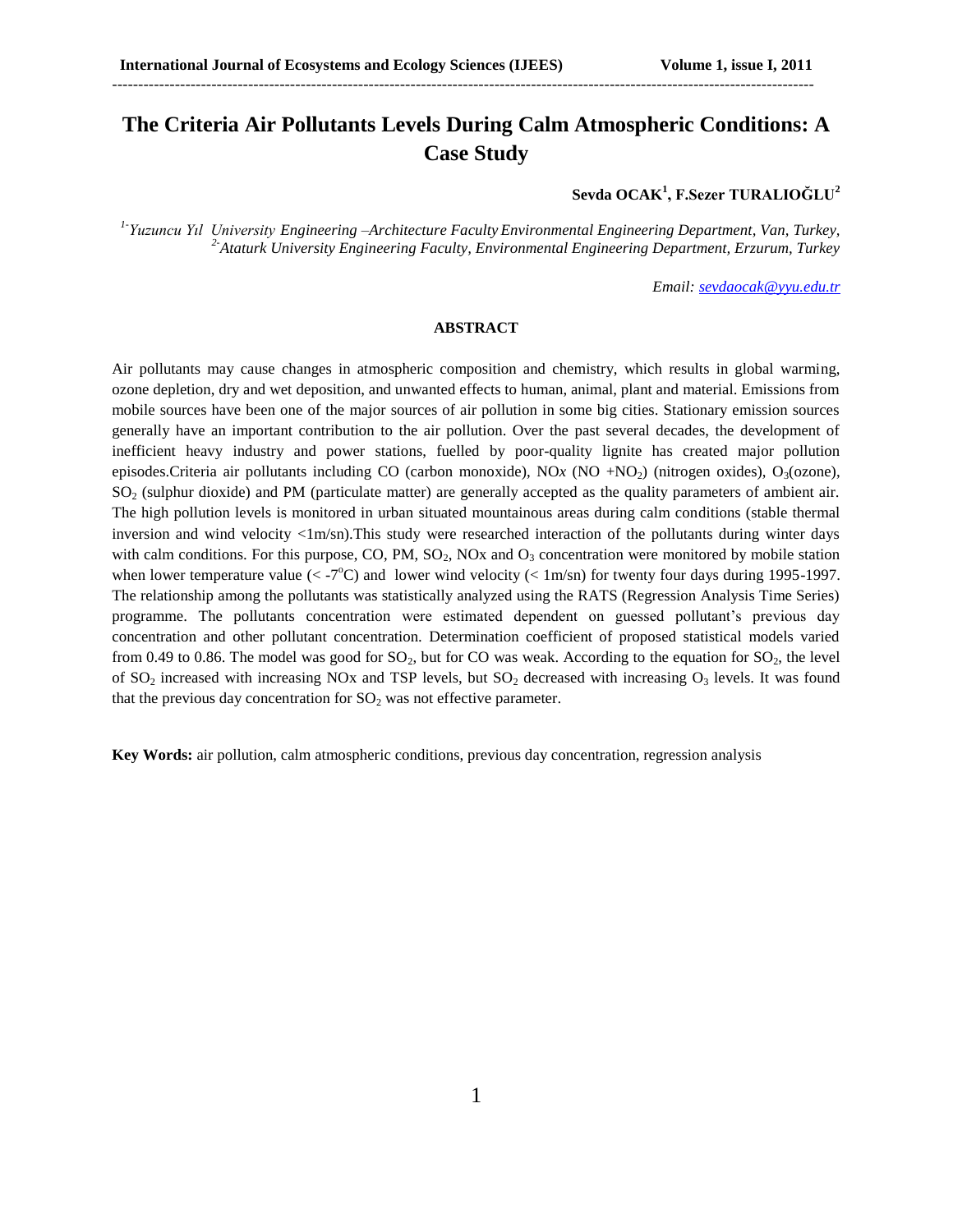## **Factors Affecting the Sustainability of Medicinal and Aromatic Plants in Köprülü Kanyon National Park, Turkey**

--------------------------------------------------------------------------------------------------------------------------------------

#### **Gulay Cetinkaya**

*European University of Lefke, Faculty of Agricultural Sciences & Technologies, Department of Landscape Architecture, Mersin 10, Turkey*

*Email: [gulay42@hotmail.com](mailto:gulay42@hotmail.com)*

### **ABSTRACT**

Koprulu Kanyon is one of the largest national parks with a high diversity of medicinal and aromatic plants (MAPs) in Turkey. Local communities gather MAPs to provide for their subsistence needs (e.g. food and primary medicine) as well as to generate cash income to lift their lives out of poverty. However, the lack of a comprehensive management mechanism for controlling the wild-collection of these species threatens their long-term sustainability. However, the sustainable wild collection of these species is necessary to meet the needs of present and future generation – the essence of sustainable development. In view of this desired goal, the purpose of this study is to evaluate the factors and also interrelationship among those factors that directly and/or indirectly affect the sustainability of MAPs in Köprülü Kanyon National Park. The conceptual framework for sustainable use of natural resources developed by the World Conservation Union Sustainable Use Specialist Group was adapted to the study to assess the factors affecting the sustainability of MAPs in the national park. The results of this analysis revealed that population, institutional (formal and informal), and economic factors and interrelations among them directly and/or indirectly influence the sustainability of MAPs in the national park. Assessment of the factors showed that a powerful management plan and permanent monitoring mechanism are needed to achieve the long-term conservation and sustainability of MAPs. Finally, possible conservation options and instruments are examined for promoting and ensuring the long-term sustainability of MAPs in the national park.

**Key Words:** Medicinal and aromatic plants, sustainable use, conservation, Köprülü Kanyon National Park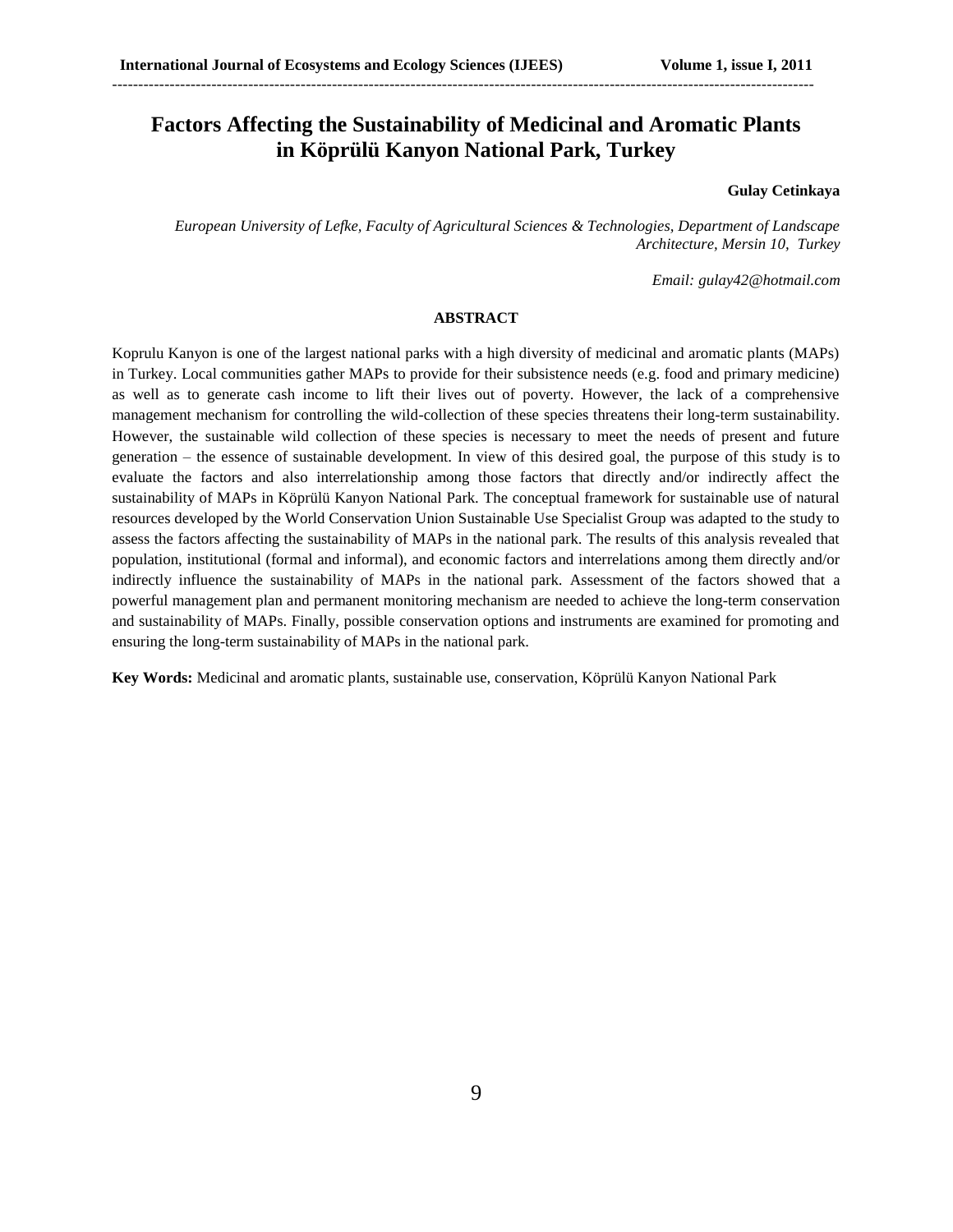## **FLORISTIC AND CHOROLOGICAL RECORDS FOR MONOCOTS OF THE LAKE SHKODRA**

--------------------------------------------------------------------------------------------------------------------------------------

#### **Marash Rakaj**

*Department of Biology-chemistry, University of Shkodra "Luigj Gurakuqi" Sheshi 2 Prilli, Shkoder, Albania*

*Email: marashrakaj@yahoo.com*

#### **ABSTRACT**

Flora of the freshwater wetlands ecosystem of Lake Shkodra is very rich. About 236 aquatic and wetland plant species and subspecies, of them 112 Monocots were reported.

New floristic and chorological records regarding to the monocots of Lake Shkodra and Delta Buna basins during our field trip were observed. Altogether, 5 plant species and 2 subspecies of Monocots are reported and discussed, of which 3 species and 2 subspecies: *Carex michelii* Host 1797, *Juncus sphaerocarpus* Nees 1968, *Najas flexilis* (Willd.) Rostk. & W.L.E. Schmidt 1824, *Carex viridula* subsp. *oedocarpa* (Andersson) B.Schmid 1983 and *Romulea linaresii* Parl. subsp. *graeca* Béguinot 1907 are new for the flora of Albania, while 2 species: *Schoenoplectus litoralis* (Schrad.) Palla and *Elodea canadensis* Michx for first time from Delta Buna were reported. *Romulea linaresii* subsp. *graeca* is an endemic of the Aegean Islands to West Turkey, while *Najas flexilis* is rare in

the European portion of its range and is strictly protected by Appendix I of the Berne Convention.

The variability of the certain taxonomic characters, life forms, preferred habitat and actual knowledge for the most of them are presented. Also, the distribution of all species was mapped on  $10 \times 10$  sq. km and shown in a UTM grid system.

**Key words**: Monocots, plant species, subspecies, endemic, wetland, Lake Shkodra, Albania.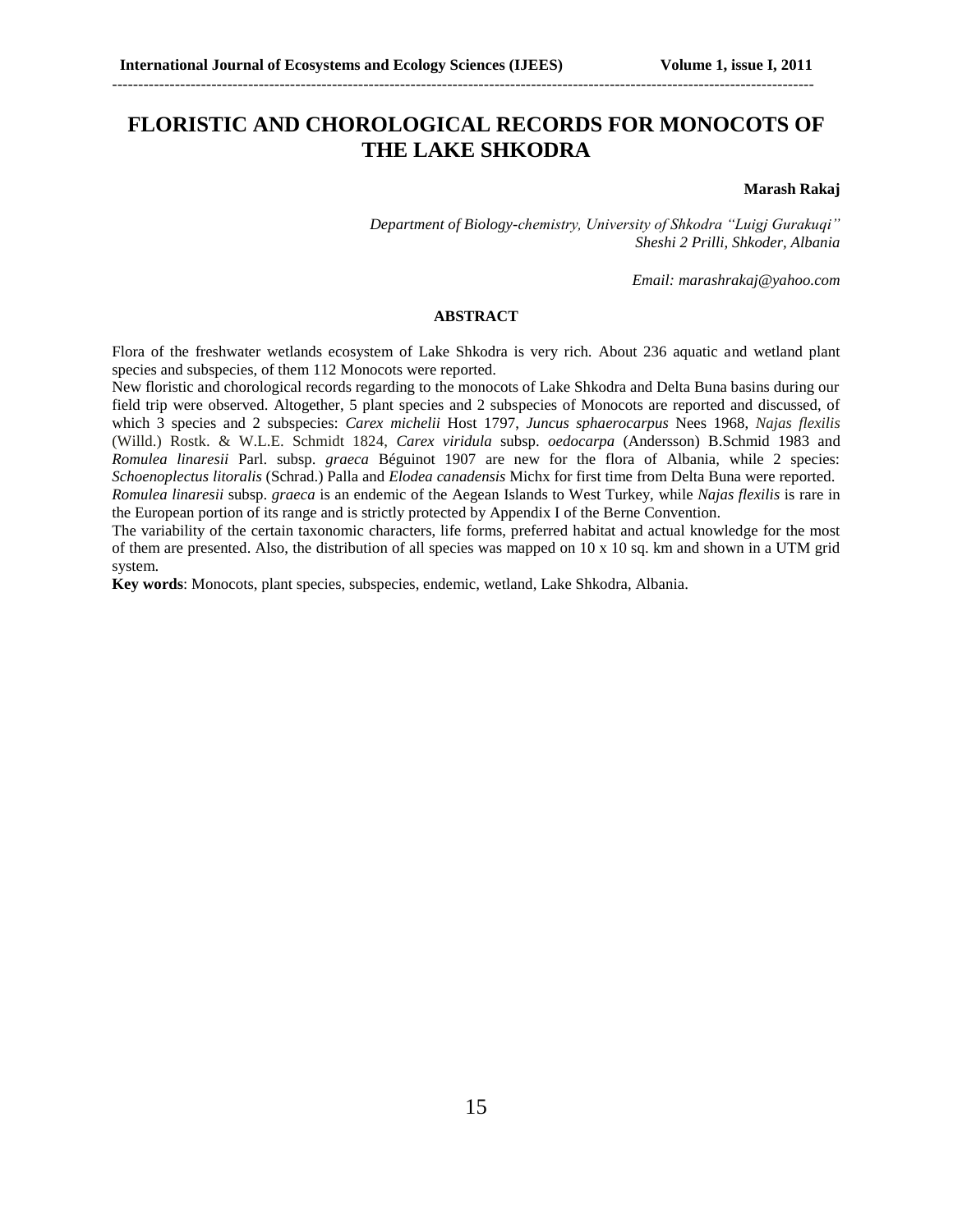## **TOWARD A LANDSCAPE ECOLOGY OF CITIES - BEYOND BULDINGS, TREES AND URBAN PARKS IN PRISHTINA KOSOVO**

--------------------------------------------------------------------------------------------------------------------------------------

**Nexhat Balaj<sup>1</sup> , Llazar Haxhinasto<sup>2</sup> , Valbona Puka<sup>1</sup> , Besa Veseli<sup>1</sup>**

*<sup>1</sup>Ministry of Environment and Spatial Planning – Republic of Kosovo <sup>2</sup>Agricultural University of Tirana, Albania*

*Email[: agroalbi54@hotmail.com](mailto:agroalbi54@hotmail.com)*

### **ABSTRACT**

 Urban green space is defined as all publicly owned and publicly accessible open space with a high degree of cover by vegetation such as:parks, woodlands, nature areas and other green space. These spaces have different functions in cities, at several levels such as the environmental, ecological, social, economic, cultural and aesthetic, promoting the image and character of an urban area. The area of Prishtina  $(572 \text{ km}^2, \text{ about } 600.000 \text{ inhabitants})$ represents one of the largest Kosovo metropolitan areas. The average amount of green spaces per capita is approximately  $2.5 \text{ m}^2$ . In this study we use a socio-ecological model as framework when studying influences on the use of respondents nearest urban green space in the Prishtina city of Kosovo. Data were obtained from a survey for 1000 randomly selected adult residents within the central part of the Prishtina city. We tested the relative importance of different factors (area size, distance to the area,use of different ages) on the frequency of use of the nearest urban green space.According the respondents distance to green space is the most important factor related to its use(< 300- 350m), while the favorite biggest green sapce was about (1-2 ha). Other important motivations to visit green space are:to reduce stress, relax (53.8%); to exercise, keep in shape (59.5%); for visit together with friends and family (55.4%).The results show that is visited open green space 1-3 times a week by (37.5%) of the respondents, 4-5 times a week (12.5), while (8.3%) visit open green space evry day, only (2.5 %) never visit green space.

**Key words**:green space size, urban trees, environment, Prishtina, respondents.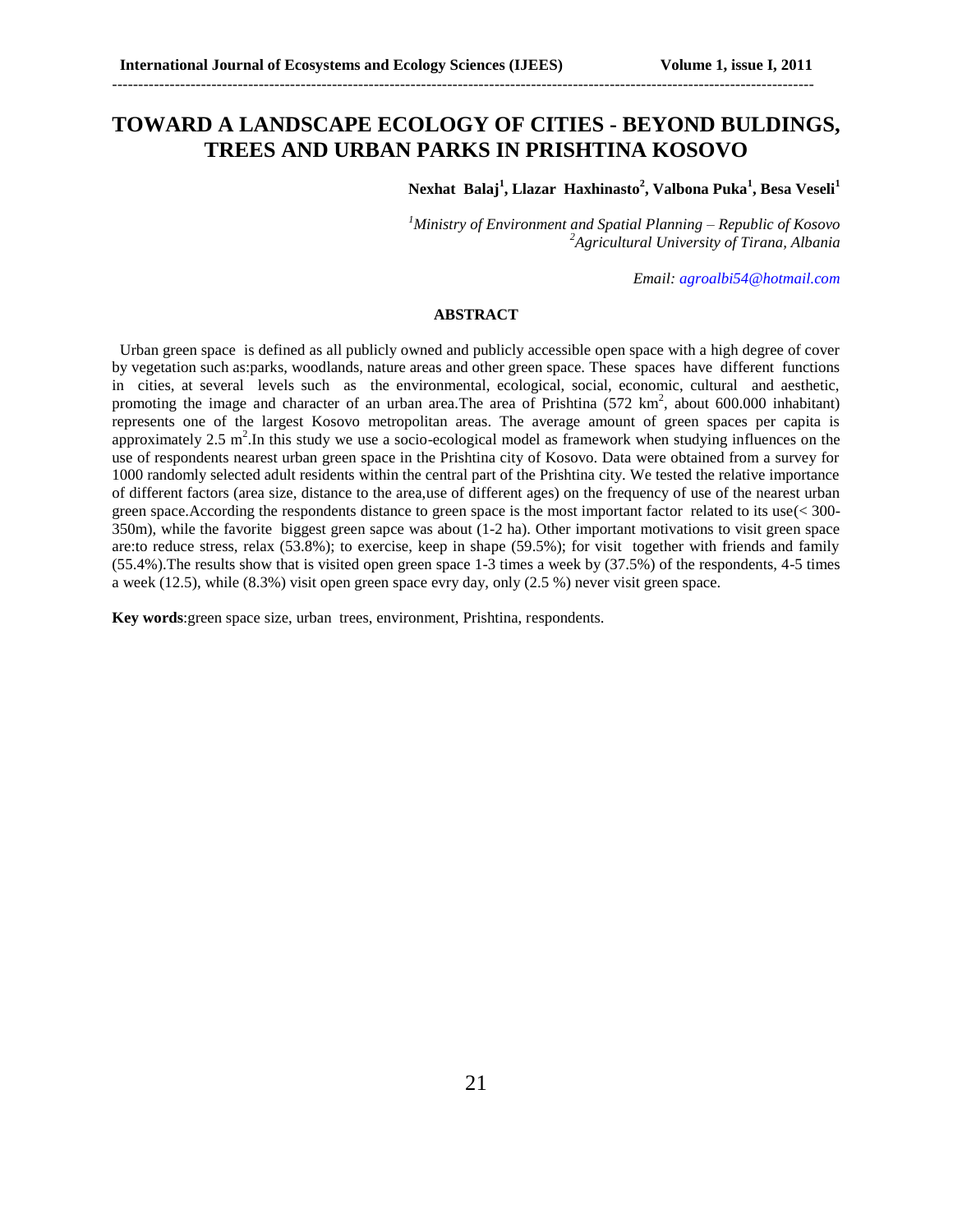### **MOSSES FROM LURA REGION (ALBANIA)**

--------------------------------------------------------------------------------------------------------------------------------------

### **Jani Marka1\* and Murat Xhulaj<sup>1</sup>**

*Department of Biology, Faculty of Natural Sciences, University of Tirana, Blvd. Zogu I, Tirana, Albania*

*1 e-mail: [jani.marka@unitir.edu.al;](mailto:jani.marka@unitir.edu.al) [markajani@yahoo.com](mailto:markajani@yahoo.com)*

#### **ABSTRACT**

The bryophyte flora of Albania is not sufficiently known. Preliminary data about moss flora from Lura National Park area (Dibra district) are given for the first time in this paper. During a field trip in August 2007 were collected *ca*. 150 samples in three different sites, in Fushe Lura and at the area of Lura lakes. Altogether 62 moss species were recorded, 48 species recorded for the first time for Dibra region. Moreover, nine species were new for Albania: *Brachytheciastrum olympicum*, *Brachythecium geheebii*, *Dicranum brevifolium*, *Dicranum tauricum*, *Hedwigia ciliata* var. *leucophaea*, *Heterocladium dimorphum, Plagiothecium curvifolium, Racomitrium elongatum* and *Schistidium papillosum*. Three taxa have conservation value according to the Red Data Book of European Bryophytes (ECCB 1995): *Brachythecium geheebii* (R, *rare*), also endemic for Europe, *Pseudoleskea saviana* (RT, *regionally threatened*) and *Schistidium papillosum* (K, *insufficiently known*). The occurrence of several red listed species and the new species recorded for Albania indicate about the biodiversity importance of Lura NP. However, this study was a preliminary investigation of moss flora; further exploration will certainly increase the number of species.

**Keywords:** Mosses, Biodiversity, Lura region, Albania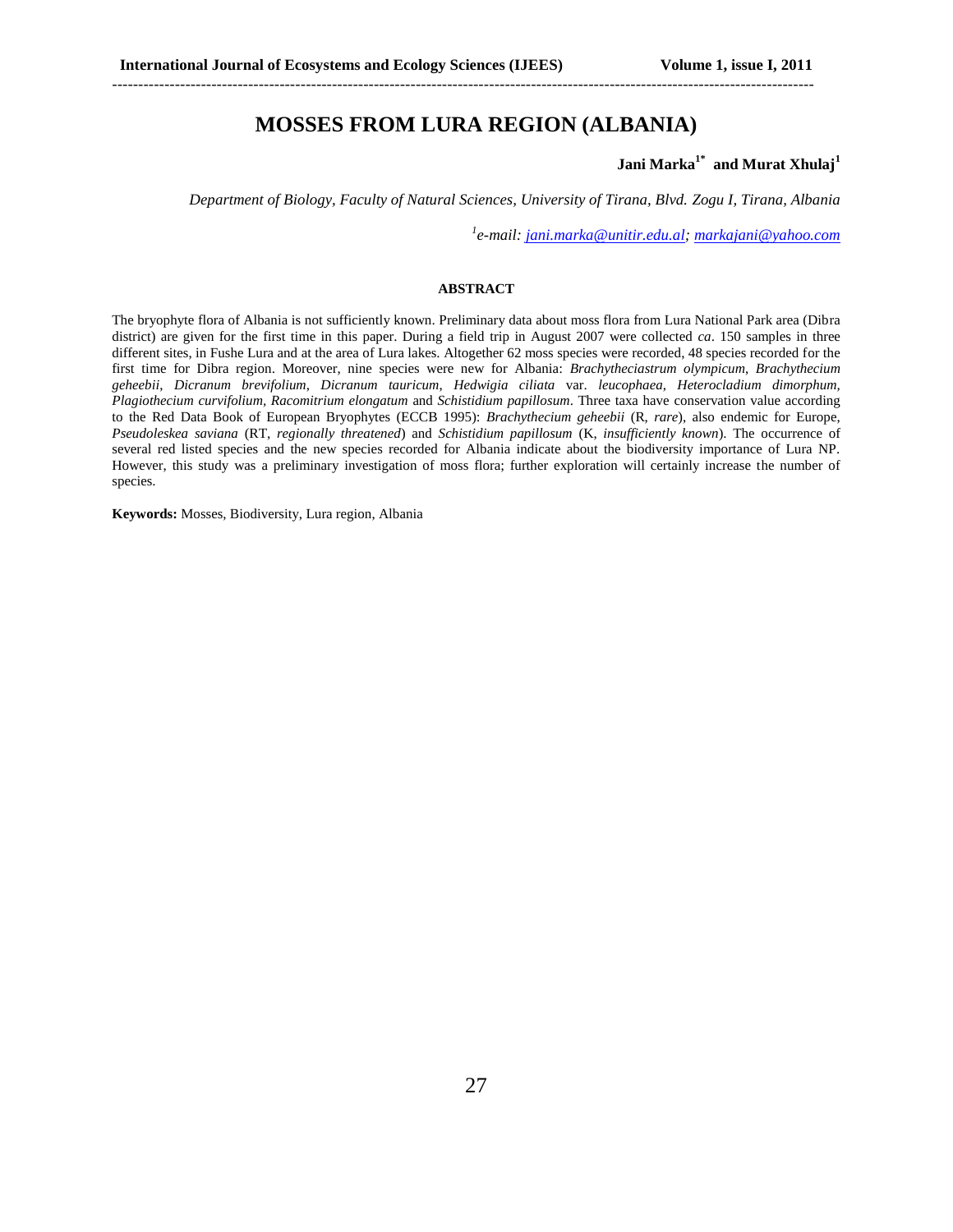# **AIR QUALITY IN THE RECREATION AREAS OF THE CHIŞINĂU CITY BY BIOINDICATION**

--------------------------------------------------------------------------------------------------------------------------------------

#### **Donica Ala**

*Institute of Ecology and Geography, Ecobioindication and radioecology laboratory, Chisinau, Republic of Moldova*

e-mail: [alacretu@mail.ru](mailto:alacretu@mail.ru)

#### **ABSTRACT**

Green areas are an important component of urban ecosystem which also associates a range of benefic functions for people, especially socio-cultural, aesthetic and recreational. The ratio of green areas per one Chisinau city inhabitant is about 30 m<sup>2</sup> (World Health Organization recommends about 50 m<sup>2</sup>). Taking into consideration the insufficiency of green areas but also the citizens' intensive attendance of these, particularly at the end of the week and during summer, their study and environmental state monitoring is rather actuality. One of the current methods applied to investigate the state of environmental components is bioindication, which can provide accurate and comprehensive information concerning the environmental quality of investigated components. The study conducted in 2003-2007, in 18 recreation areas of Chisinau, showed that the air in most of the areas (represented by green areas) is polluted with  $SO_2$  (0,2 to 0,3 mg/m<sup>3</sup> air), which was additionally confirmed by the values of the Index of Atmospheric Purity (IAP). Lower air pollution by  $SO_2$  has been recorded in green areas located in the Northern part of the city, whereas heavily polluted air was recorded in various green areas located in South of city.

**Keywords:** urban ecosystems, recreational areas, lichen indication, green areas, SO<sub>2</sub> pollution.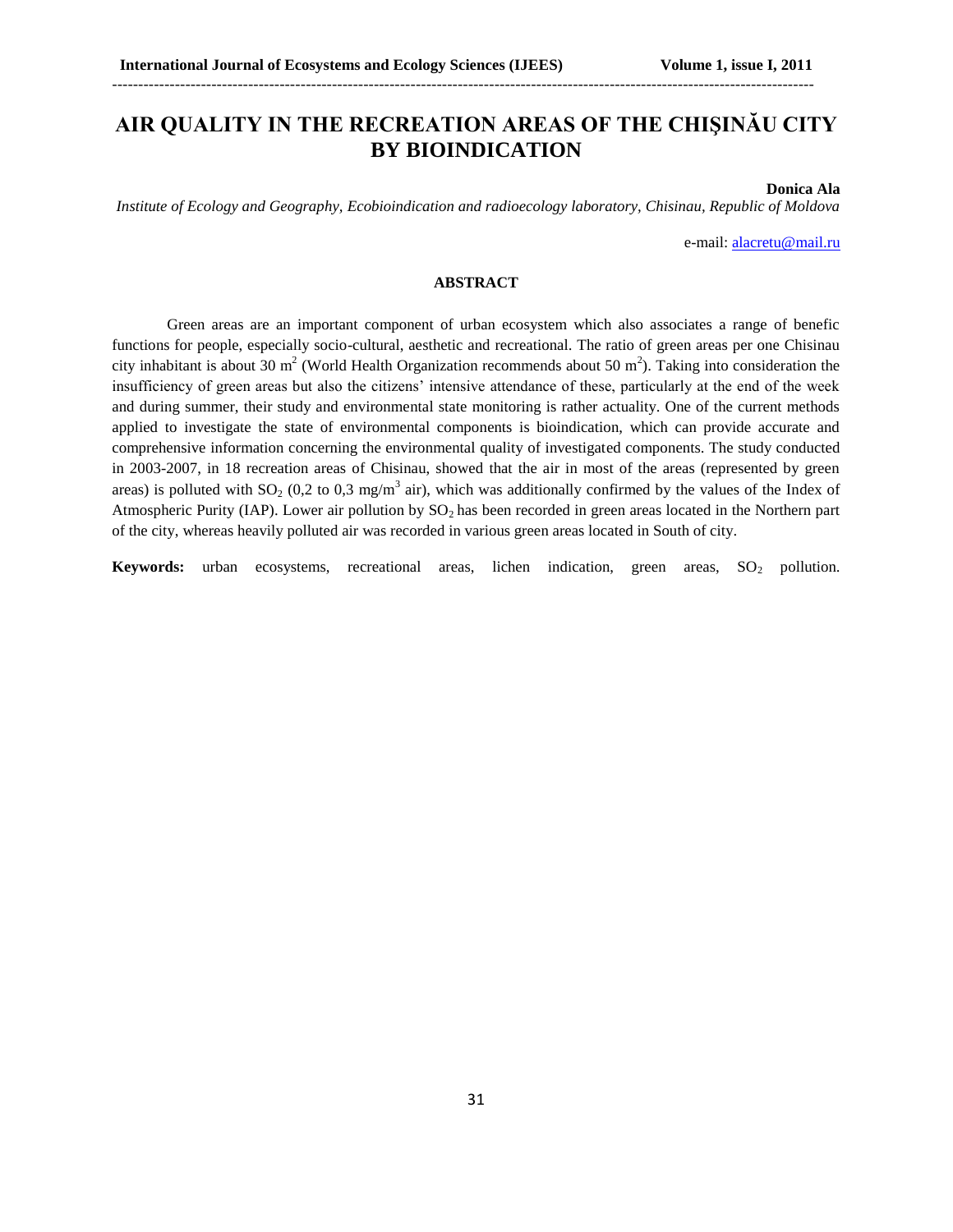## **Influence of the UV Radiation on Rhodamine WT Fluorescence in Water Samples**

--------------------------------------------------------------------------------------------------------------------------------------

**Liljana Kola<sup>1</sup> , Pranvera Lazo<sup>2</sup>**

*<sup>1</sup>Center of Applied Nuclear Physics, FNS, University of Tirana, Albania <sup>2</sup>Departement of Chemistry, FNS, University of Tirana, Albania*

*Email: [kolaliljana@yahoo.it](mailto:kolaliljana@yahoo.it)*

#### **ABSTRACT**

The fluorescence ability of Rhodamine WT enables its using as artificial tracer in the water system studies. The problem is dealt with in relation to applying Rhodamine WT (RhWT) to trace and determine water movements within the karstic system and underground waters. Rhodamine WT has been used as an artificial tracer for the first times in our country on Mali me Gropa system study (2002). UV radiation may induce photochemical decomposition of the dye which can cause large measurement errors on measurements of Rhodamine WT fluorescence intensity. This paper presents the obtained results in our lab studying the influence of UV radiation on Rhodamine WT fluorescence in water samples in different conditions so-called: 'in the light' and 'in the shadow'. We have studied this influence putting water samples containing Rhodamine WT in colorless glass bottle and brown glass bottle in each situation mentioned above. The concentration and synchronous scan methods were used for the measurement of Rhodamine WT fluorescence by the means of a Perkin Elmer LS 55 Luminescence Spectrometer. The photodecomposition results help us to determine if the dye can be used or not in a water system study with tracing experiment. According to these results we can decide the conditions of the transport and storing of the water samples, too.

**Key words:** Spectral Determination, Rhodamine WT, Fluorescence Intensity  $(I_F)$ , Synchronous scan, artificial tracer.

37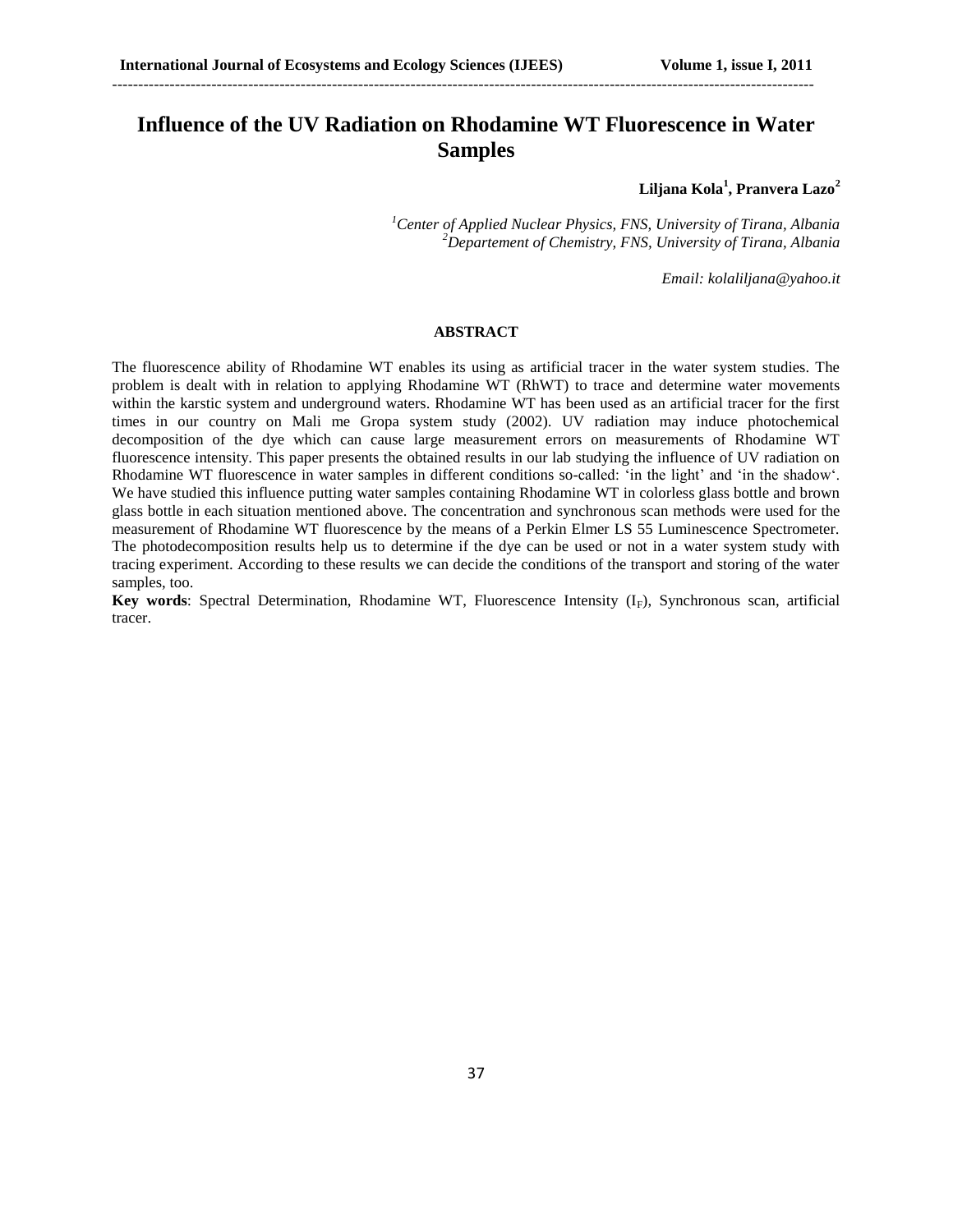### **PALEOPALYNOLOGICAL STUDY OF LEGUMINOSAE AND ROSACEAE FAMILIES IN ELBASAN REGION**

--------------------------------------------------------------------------------------------------------------------------------------

**<sup>1</sup>Admir JANÇE, <sup>2</sup>Gëzim KAPIDANI, <sup>1</sup>Peçi NAQELLARI, <sup>1</sup>Blerina PUPULEKU, <sup>1</sup>Nikoleta KALLAJXHIU**

*<sup>1</sup>University"Aleksander Xhuvani" Elbasan, Albania. 2 Tirana University, Tiranë, Albania*

*E-mail: adi\_jance@yahoo.it*

#### **ABSTRACT**

The study is performed in Elbasan city. This city is situated in the middle of Albania. It is one of the biggest cities of Albania. A lot of biological studies have been realized in this region during two last decades' periods. This study provides some paleopalynological data about the dispersion of Leguminosae and Rosaceae families during Quaternary period in the area where is situated Elbasan. The aim of this paper is to present the correlation between the depth and dispersion of Leguminosae and Rosaceae families on different periods of time. For this purpose we took some samples from various layers of soil, starting from the surface to four meters depth.Palynological data for these families were provided for the first time in the Albania's palynological literature.According to the analyses of these samples we found out several interesting data that showed clearly the correlation between the depth and number of spores and pollens for these two families.

**Key words:** Paleopalynological, Quaternary period, spore, pollen, leguminosae, rosaceae.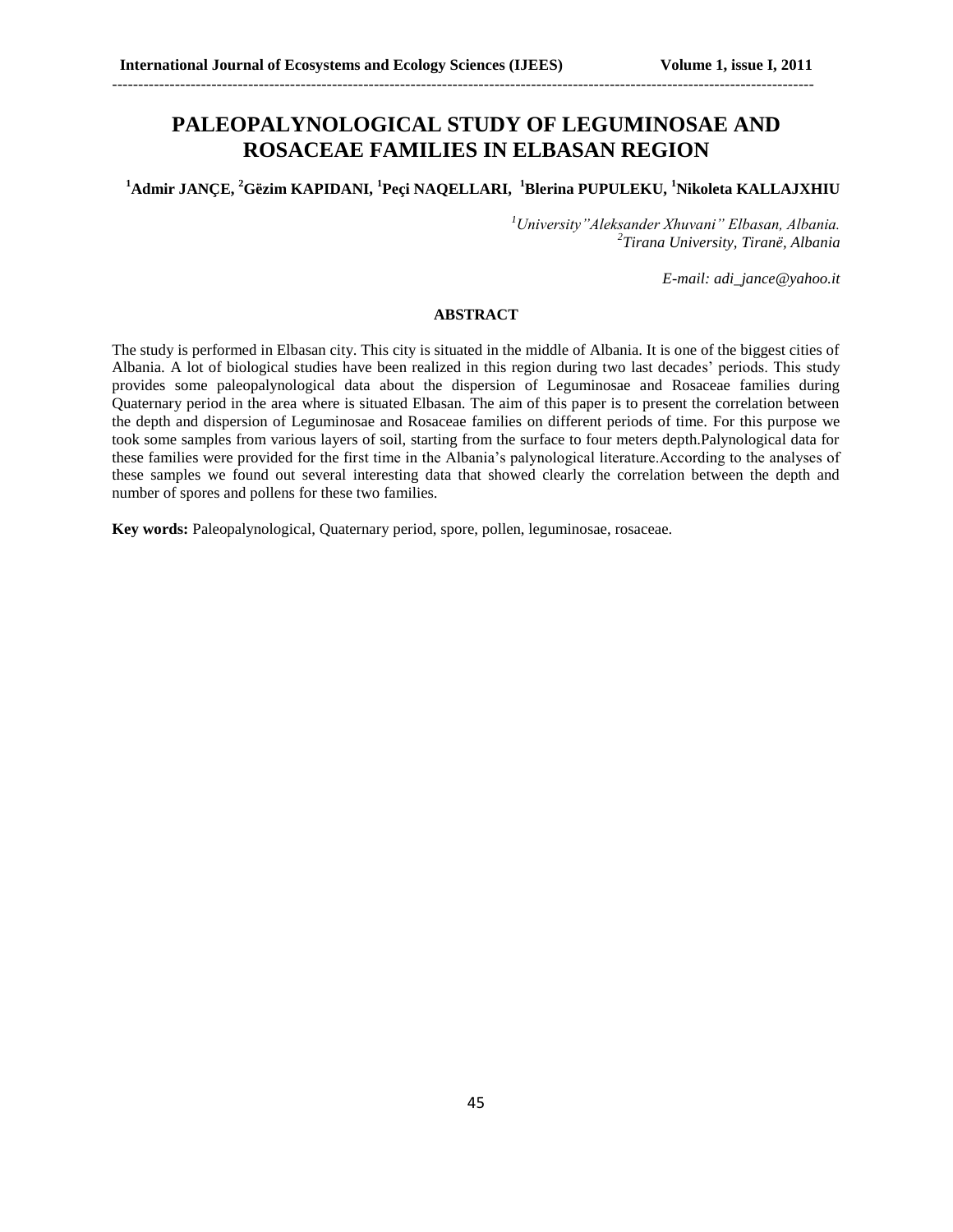### **AMPLIFIED FRAGMENT LENGTH POLYMORPHISMS (AFLPS) GROUP POPULATIONS OF** *SALVIA OFFICINALIS* **OF ALBANIA IN ACCORDANCE TO THEIR GEOGRAPHICAL LOCATIONS**

--------------------------------------------------------------------------------------------------------------------------------------

**Bacu, A. <sup>1</sup> , Loeser, C. <sup>2</sup> , Marko, O. <sup>3</sup> , Appenroth, K.<sup>2</sup>**

*Biotecnology Department, Foculty of Natural Science,University of Tirana Friedrich SchillerUniversity, Germany Environment Enginering Departmen, university Polytechnic of Tirana*

*E\_mail: a\_bacu@yahoo.com*

### **ABSTRACT**

The gene pool under study contains 80 genotypes of *Salvia officinalis* L., belonging to eight geographically quite distant areas (Tomorr, Berat; Tepelenë; Përmet; Ulzë; Shëngjin; Valbonë; Qafë Thanë, Pogradec; Llogara, Vlorë) of Albania. The Amplified Fragment Length Polymorphisms were the category of molecular markers used to evaluate the intra-populational and inter-populational diversity. A total of 63 molecular markers were received from which 20 were polymorphic.The distribution of the molecular markers among the genotypes was used to construct binary matrices, which were elaborated via the soft NTSYS to construct dendrogrammas of similarity among genotypes of the same population, among the eight populations, among populations of close geographical locations, and finally among the eighty genotypes all together. They clarified the fact that genotypes of the same populations shared from 30% to 60% and to 80% similarity; that the populations of the near geographical locations grouped together giving this way a strong indication on the important role of the environmental conditions into the genoma of this species; and that the 80 genotypes compared to each other shared at least 70% similarity. Once more the AFLP-s proved to be a very useful tool for the effective evaluation of the genetic diversity in population level at plant species. They grouped the populations of *Salvia officinalis* according to their geographical affinity indicating that the intraspecific variability at this species is closely linked to the environmental conditions.

**Key words**: genotype, population, diversity, environmental conditions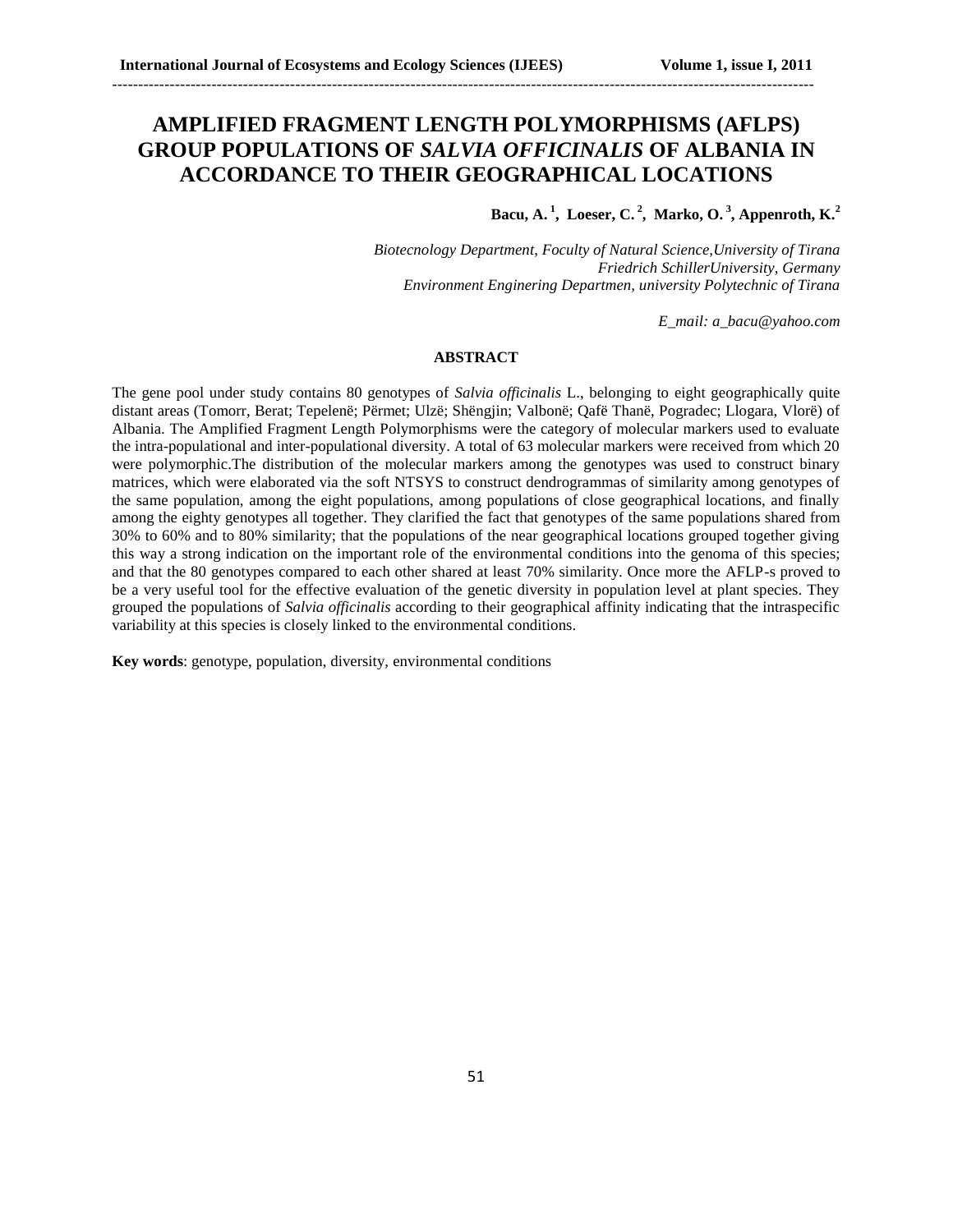## **BIODIVERSITY OF A PROTECTED LACUSTRINE COMPLEX WITHIN THE LOWER HYDROGRAPHICAL BASIN OF THE JIU**

--------------------------------------------------------------------------------------------------------------------------------------

#### **Olivia CIOBOIU**

*The Oltenia Museum, Craiova,* 

*E-mail[: cioboiuolivia@yahoo.com](mailto:cioboiuolivia@yahoo.com)*

### **ABSTRACT**

The lacustrine complex Valea Preajba, located within the plain in the hydrographical basin of the Jiu river, is included in the category of wet areas. The main ecological feature that defines the protected area consists in the fact that on an area not exceeding 30 hectares, there is grouped a great variety of ecosystems: unevenness of the ground in the shape of small hills, pastures and meadows, agricultural lands and a complex hydrographical structure: springs, streams, rivers, marshes, small reservoirs. All these are populated with a variety of plant and animal species which confers to the area an ecological character special for Oltenia Plain and even for Romania.

In the lacustrine ecosystems, there have been identified 36 paludous and aquatic macrophytes species, dominated by *Phragmites communis, Typha angustifolia, Scirpus lacustris, Heleocharis palustris, Lemna minor, Nimphaea alba, Potamogeton natans, Mentha aquatica, Myriophyllum spicatum, Ceratophyllum submersum*; 78 species of periphytic and planktonic algae; 13 large groups of benthonic invertebrates dominated by the larvae of Chironomidae, Coleopterae, Ephemeropterae, Heteropterae, Gastropodae; 10 species of fish *Cyprinus carpio, Carassius auratus gibelio, Rutilus rutilus, Abramis brama*, *Pseudorasbora parva*, *Perca fluviatilis*, *Sander lucioperca*, *Lepomis gibbosus*, *Alburnus alburnus*. The area is populated by 3 species of amphibians, 5 species of reptiles, 20 species of birds and 7 species of mammals.

**Keywords**: lacustrine complex, the Jiu River, biodiversity, Romania.